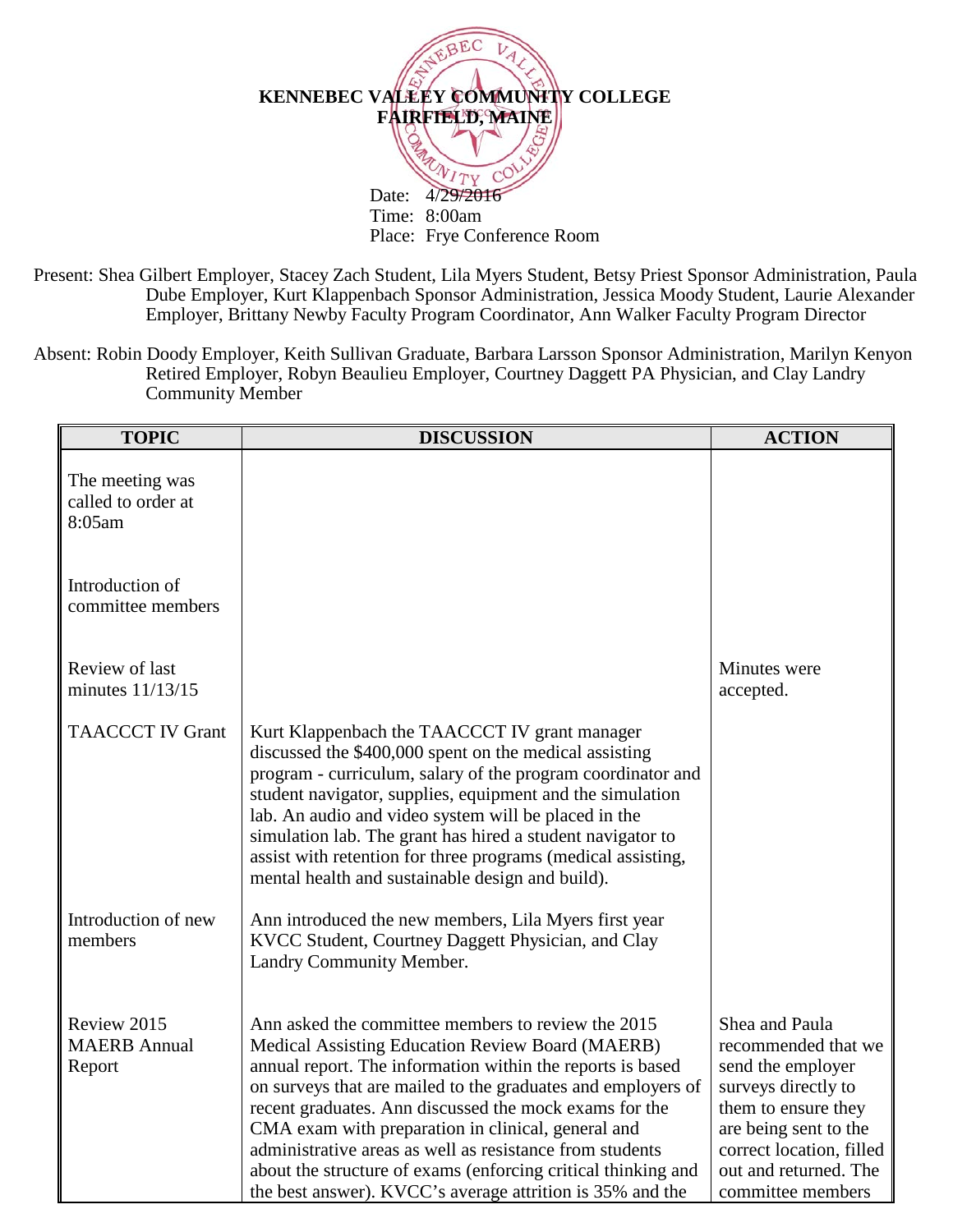| <b>TOPIC</b>                                      | <b>DISCUSSION</b>                                                                                                                                                                                                                                                                                                                                                                                                                                                                                                                                                                                                                                                                                                                                                                                                                                                                                                                                  | <b>ACTION</b>                                                                                                                                                                                                                                                                                |
|---------------------------------------------------|----------------------------------------------------------------------------------------------------------------------------------------------------------------------------------------------------------------------------------------------------------------------------------------------------------------------------------------------------------------------------------------------------------------------------------------------------------------------------------------------------------------------------------------------------------------------------------------------------------------------------------------------------------------------------------------------------------------------------------------------------------------------------------------------------------------------------------------------------------------------------------------------------------------------------------------------------|----------------------------------------------------------------------------------------------------------------------------------------------------------------------------------------------------------------------------------------------------------------------------------------------|
|                                                   | medical assisting program is consistently below 10%.                                                                                                                                                                                                                                                                                                                                                                                                                                                                                                                                                                                                                                                                                                                                                                                                                                                                                               | agree with the current<br>structure of the<br>exams. The majority<br>of the healthcare<br>profession exams are<br>similar and enforce<br>critical thinking. The<br>committee members<br>believe this is the best<br>way to prepare them<br>for the CMA exam<br>and careers in<br>healthcare. |
| Program goals and<br>student learning<br>outcomes | Committee members reviewed the program goals and<br>student learning outcomes. Ann asked for recommendations<br>or updates that should be made.                                                                                                                                                                                                                                                                                                                                                                                                                                                                                                                                                                                                                                                                                                                                                                                                    | Correct typo on<br>section V. line 1<br>Skills necessary to for<br>$fill-Fulfill.$                                                                                                                                                                                                           |
| Curriculum<br>development                         | Ann reviewed the program of study with committee<br>members, both day and evening programs. MAS116<br>Introduction to Professional Administrative Management<br>has been changed to the fall semester for first year students<br>as an introductory class. Mindtap is incorporated within this<br>course as well as a new textbook. MAS121 Medical<br>Terminology is offered as online, hybrid, or in class and<br>Mindtap is incorporated. MAS114 Law and Ethics is online<br>and has been changed to the Spring semester. MAS115<br>Medical Assisting Clinical Theory is offered both in the day<br>and evening as well as MAS 117 Medical Assisting Clinical<br>Lab. MAS 211 Insurance Coding for a Medical Office,<br>Mindtap is incorporated. MAS 212 Introduction to Health<br>Insurance and Claims Processing is offered as a Hybrid and<br>Mindtap is incorporated. ENG 219 Professional Writing has<br>replaced ENG108 Technical Writing. | Lila Myers, current<br>student feels as<br>though Mindtap has<br>allowed her to be<br>more prepared for<br>exams.                                                                                                                                                                            |
| Job shadow<br>recommendations                     | Ann asked the committee members to review the job<br>shadow application for recommendations.                                                                                                                                                                                                                                                                                                                                                                                                                                                                                                                                                                                                                                                                                                                                                                                                                                                       | The committee<br>members will provide<br>Ann with contact<br>information for the<br>job shadows. The<br>committee members<br>recommended<br>making a checklist<br>for a quick evaluation<br>of student<br>engagement and<br>overall job shadow<br>experience.                                |
| Program<br>requirements                           | The Medical Assisting Education Review Board updated the<br>standards from 2008 to 2015. Ann will send all committee<br>members the new standards to review.                                                                                                                                                                                                                                                                                                                                                                                                                                                                                                                                                                                                                                                                                                                                                                                       | Ann will distribute to<br>committee members<br>by email.                                                                                                                                                                                                                                     |